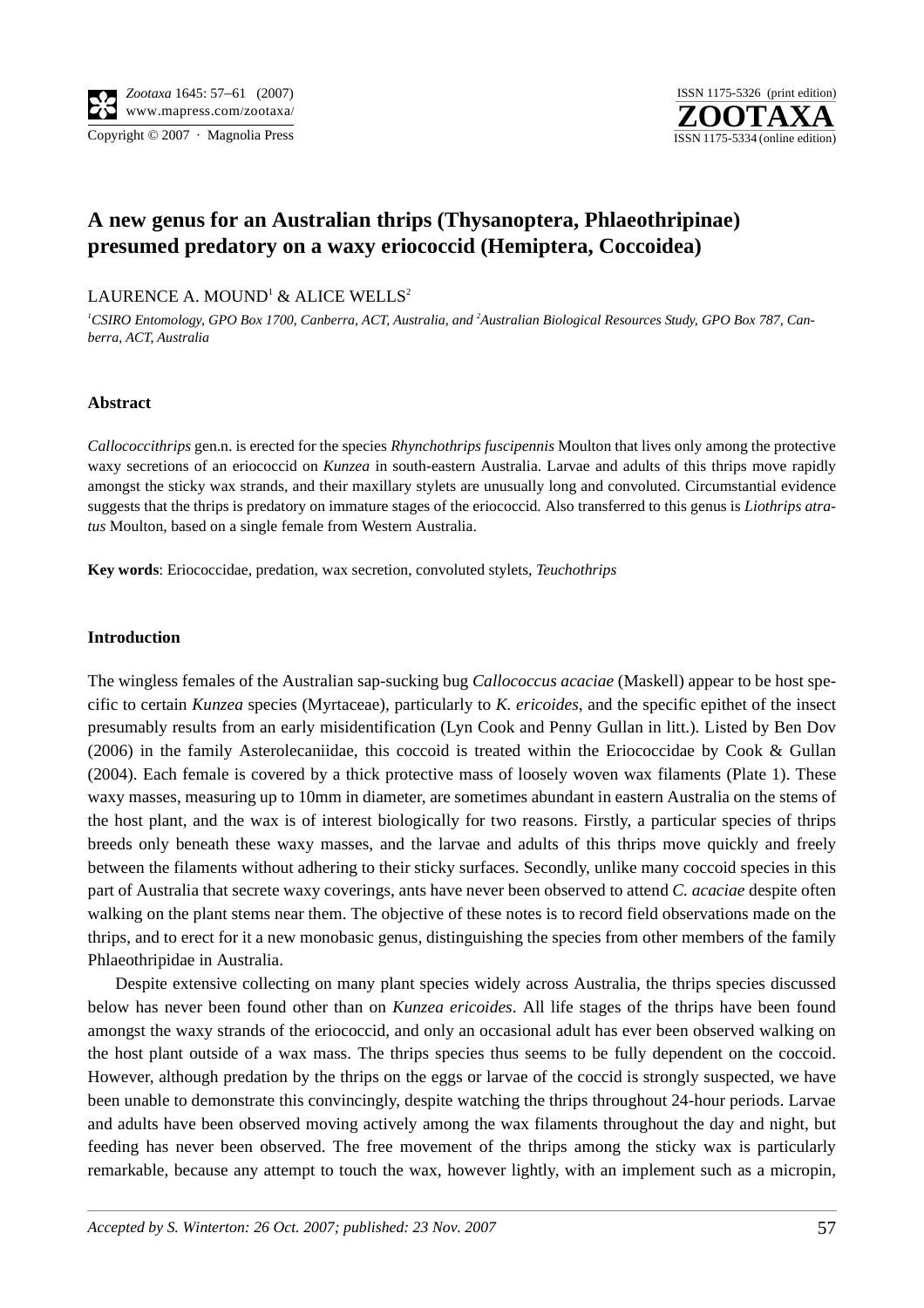results in inextricable adherence. The remarkably sticky nature of the wax filaments presumably provides excellent protection against attack by ants. The chemical structure of the wax is the subject of ongoing investigations (Tschuch et al., 2006), and for these studies nomenclatural stability of the thrips is required.



**PLATE 1.** Wax masses covering adult females of *Callococcus acaciae*. (photos by Prof. Penny Gullan, University of California).

## *Callococcithrips* **gen.n.**

## Type-species *Rhynchothrips fuscipennis* Moulton.

Macropterous dark brown Phlaeothripinae. Antennae 8-segmented, III with one sensorium, IV with 3<sup>+1</sup> sensoria, VIII not constricted at base. Head slightly wider than long, eyes smaller ventrally than dorsally, postocular setae scarcely reaching posterior margin of eyes; maxillary stylets retracted to posterior ocelli, crossing over medially and with a slight loop laterally at base of mouth cone (Fig. 1); maxillary guides stout and curved; mouth cone extending between fore coxae. Pronotum reticulate, with 5 pairs of major setae, am, ml and pa pairs shorter than aa and epim pairs. Metanotum reticulate, medially with one pair of small setae. Prosternal basantra not developed, mesopraesternum reduced to pair of lateral triangles, metathoracic sternopleural sutures well developed (Fig. 2). Both sexes with large fore tarsal tooth; fore femora swollen in large males. Forewing without duplicated cilia; sub-basal setae arranged in straight line. Pelta reticulate, triangular but with apex truncate; tergites reticulate laterally, almost striate medially, II–VII each with two pairs of wingretaining setae; tergite IX with three pairs of capitate setae, S2 in male 0.5 as long as S1; tube shorter than head. Male sternite VIII with transverse glandular area anterior to discal setae.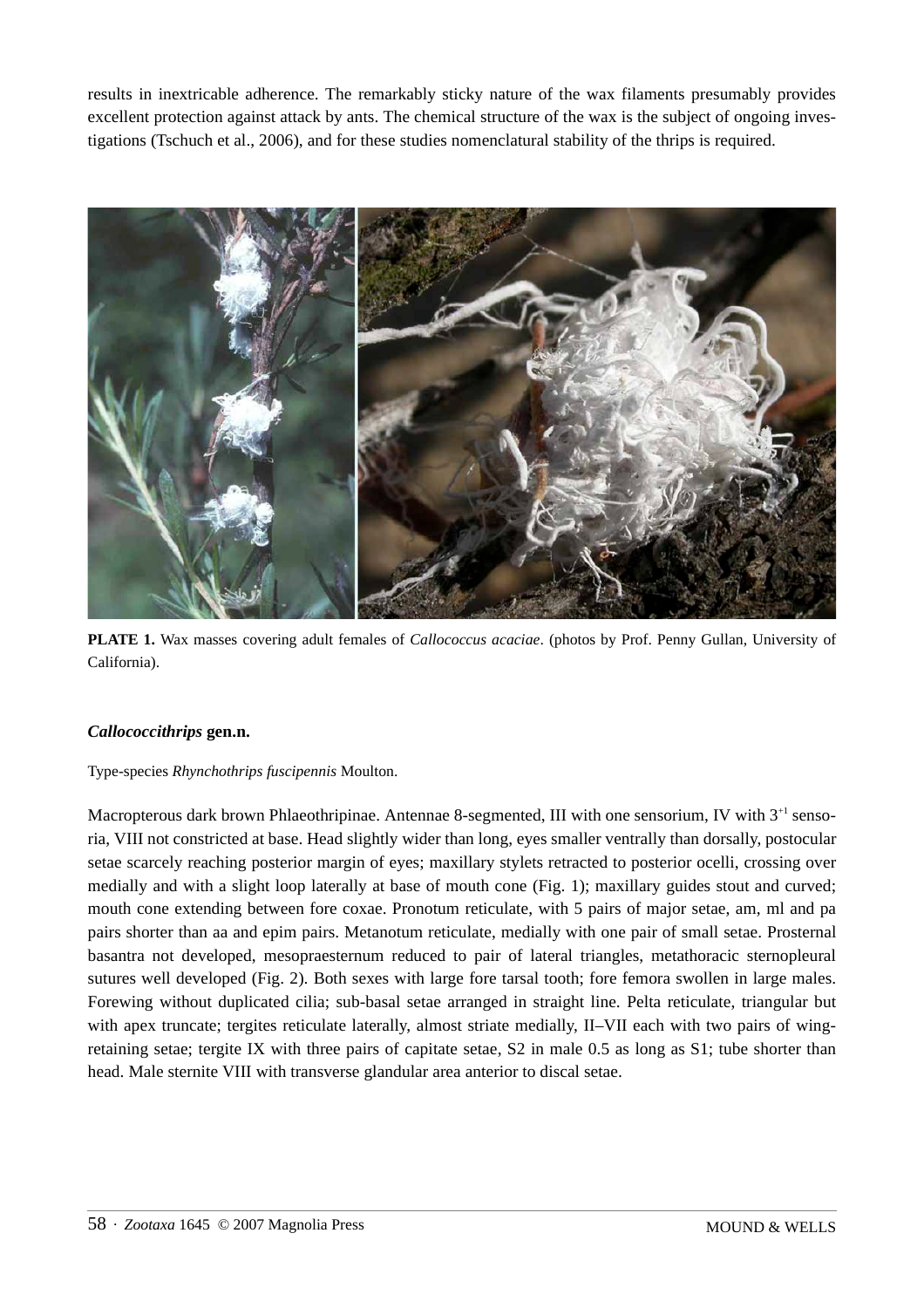

**FIGURES 1–2.** *Callococcithrips fuscipennis*. 1, Head and pronotum; 2, Thoracic sternites. (photomicrograph by Dena Paris).

**Relationships.** This new genus is a member of the *Liothrips*-lineage of leaf-feeding Phlaeothripinae (Mound & Minaei, 2007), and presumably is derived from within the ill-defined *Teuchothrips*-complex. Currently, there is no satisfactory definition of the genus *Teuchothrips* Hood, and the 29 species listed under this generic name (Mound, 2007) are not all congeneric. In addition to these 29 species, there is in Australia a large suite of species, mostly undescribed, feeding on the leaves of a wide range of unrelated plants and often inducing galls or leaf deformation. Without further studies on this suite of species, the genus *Teuchothrips*, and its relationships to the large and worldwide genus *Liothrips* Uzel, will remain undefined. The type species of the new genus proposed here is referred to as "Teucho Leptospermum" in the phylogram provided by Mound & Morris (2007), based on two genes from several Australian Phlaeothripinae. These molecular data place the species within the clade of the *Teuchothrips*-complex. However, unlike the species currently assigned to *Teuchothrips*, the maxillary stylets of *C. fuscipennis* are unusually elongate, crossing over each other in the head (Fig. 1). A second species, known only from a single female collected in Western Australia, is also transferred to this genus. This condition of exceptionally elongate stylets is otherwise found in Phlaeothripinae only in species of the genus *Heligmothrips* Mound, all of which have duplicated cilia on the forewing, and feed only on *Casuarina* foliage. The two species placed in *Callococcithrips* lack duplicated cilia on the forewings, in contrast to all but two species listed in *Teuchothrips*. However, *T. simplicipennis* Hood and *T. froggatti* (Bagnall) have maxillary stylets of normal length, and are considered to be phytophagous.

## *Callococcithrips fuscipennis* **(Moulton) comb.n.**

*Rhynchothrips fuscipennis* Moulton, 1968: 97 *Teuchothrips fuscipennis* (Moulton); Mound & Houston, 1987: 18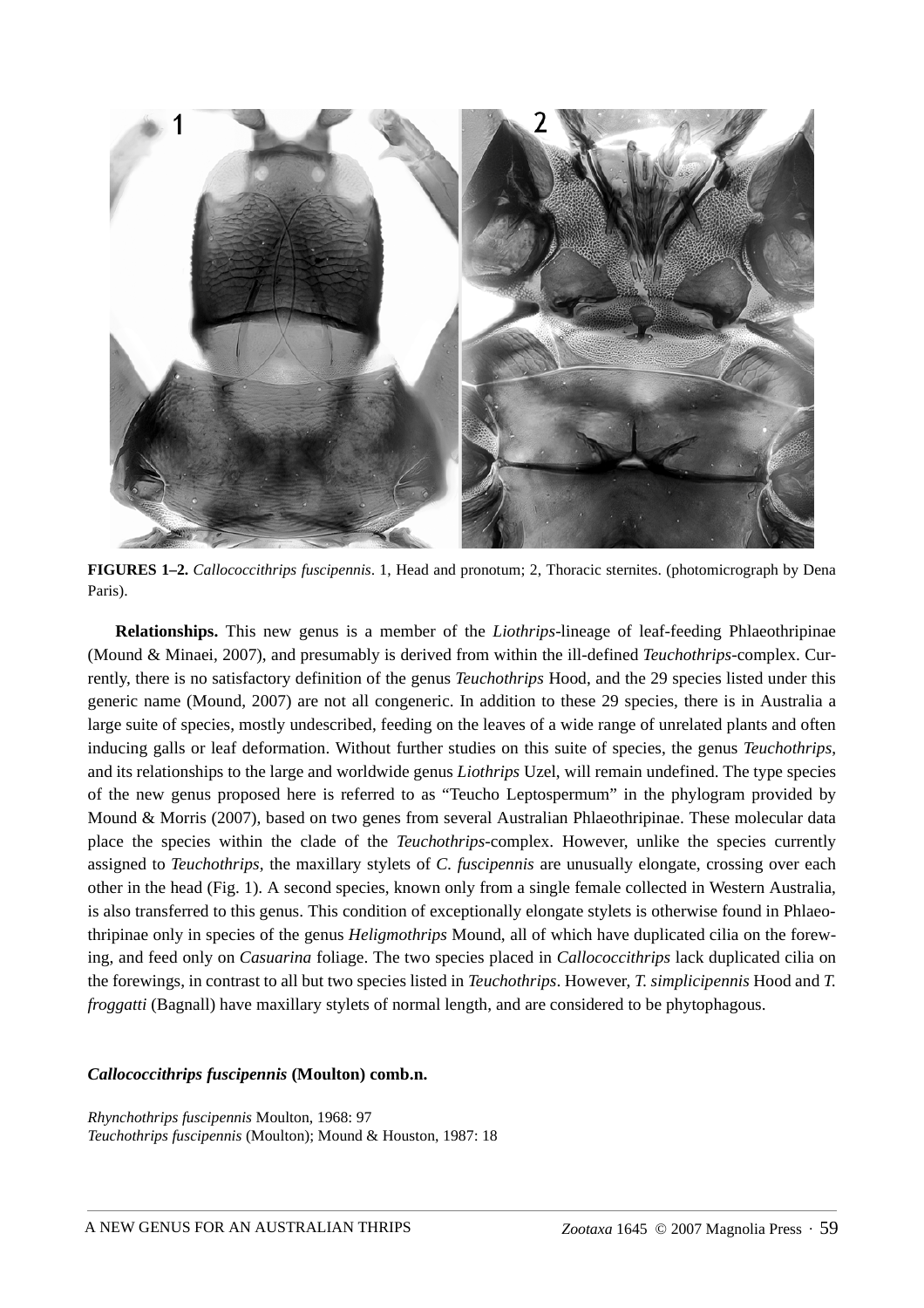This species was described from a holotype female with one male and two female paratypes, collected by W.W. Froggatt at Canberra, 14.*i.*1927. The holotype slide (in the California Academy of Sciences, San Francisco) bears the unpublished information "from woolly covering of mealybugs". Periodically, *C. fuscipennis* is common in the Canberra region and has also been seen from Victoria; the host plant, *Kunzea ericoides*, is widespread in south-eastern Australia. Populations of the eriococcid and the thrips were high in the years 2000 to 2002, but both insect species became difficult to find in 2004 and 2005, which years were particularly dry. As with so many insect species in this area, populations seem to be remarkably unstable from year to year.

Unfortunately, this thrips was described in a paper that was prepared for publication 17 years after Moulton's death, and the specific epithet *fuscipennis* was used for three newly described species in three different genera: *Smerinthothrips fuscipennis* Moulton (1968: 93) is now a synonym of *Teuchothrips ater* (Girault), and *Teuchothrips fuscipennis* Moulton (1968: 100) is now a synonym of *Heligmothrips erinaceus* (Karny) (Mound & Houston, 1987). *Rhynchothrips fuscipennis* itself has been listed under *Teuchothrips* for the past 20 years, pending studies on the many unidentifiable species of Phlaeothripinae named by Moulton and particularly by A.A.Girault (Mound 1996; Crespi et al., 2004). Progressively, the identity and host associations of various members of the *Teuchothrips*-complex are being elucidated, based on field and laboratory studies (Mound & Morris, 2007).

#### *Callococcithrips atratus* **(Moulton) comb.n.**

#### *Liothrips atratus* Moulton, 1935: 100.

This species remains known only from the female holotype, in the California Academy of Sciences, San Francisco. This is a severely crushed specimen that was remounted into Canada Balsam in 1978 from the original water soluble mountant. The data on the slide are "sweeping, Western Australia, Mundaring, L.J. Newton, 25.ii.1931". *C. atratus* has all of the character states indicated in the generic definition above, but differs from *C. fuscipennis* in that the forewings are exceptionally and uniformly dark.

#### **Acknowledgements**

We are grateful to Lyn Cook, University of Queensland, and Penny Gullan, University of California at Davis, for sharing their knowledge of the eriococcid host of *C. fuscipennis*.

#### **References**

- Ben-Dov, Y. (2006) *A systematic catalogue of eight Scale Insect families (Hemiptera: Coccoidea) of the world Aclerdidae, Asterolecaniidae, Beesoniidae, Carayonemidae, Conchaspididae, Dactylopiidae, Kerriidae and Lecanodiaspididae.* Elsevier, Amsterdam. 368 pp.
- Cook, L.G. & Gullan, P.J. (2004) The gall-inducing habit has evolved multiple times among the eriococcid scale insects (Sternorrhyncha: Coccoidea: Eriococcidae). *Biological Journal of the Linnean Society,* 83, 441–452.
- Crespi, B.J., Morris, D.C. & Mound, L.A. (2004) *Evolution of ecological and behavioural diversity: Australian* Acacia *thrips as model organisms*. Australian Biological Resources Study & Australian National Insect Collection, CSIRO, Canberra, Australia. 328pp
- Moulton, D. (1935) Thrips census. New species of thrips from Southwestern Australia. *Journal of the Royal Society of Western Australia*, 21, 93–100.
- Moulton, D. (1968) New Thysanoptera from Australia. *Proceedings of the California Academy of Sciences*, 36**,** 93-124. [published posthumously].

Mound, L.A. (1996) Thysanoptera, pp 249-336, 397-414 (Index), in Wells, A., *Zoological Catalogue of Australia*. Vol-